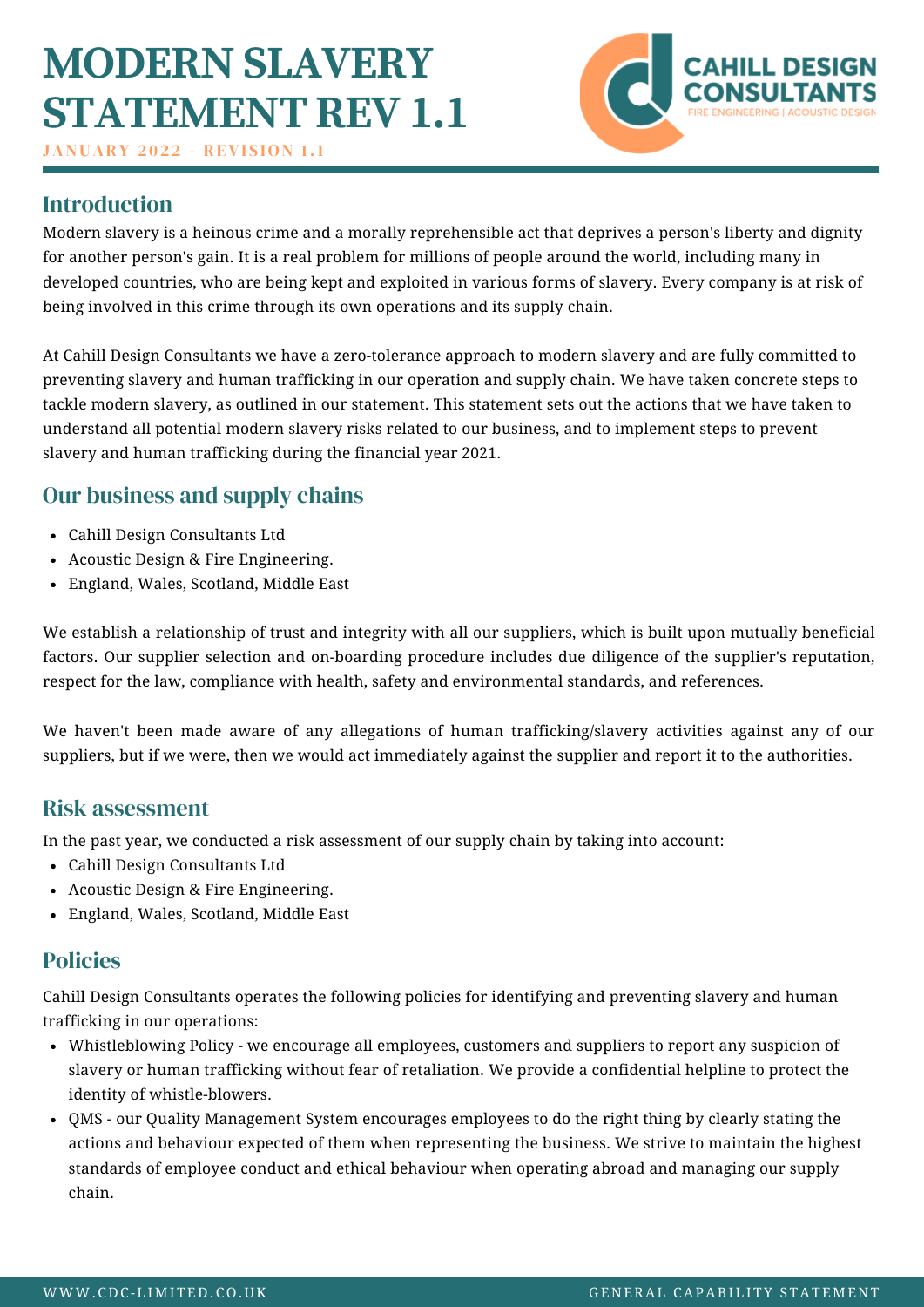# **MODERN SLAVERY STATEMENT REV 1.1**



**JANUARY - REVISION 1.1** 

## Supplier due diligence

Cahill Design Consultants Ltd conducts due diligence on all new suppliers during on-boarding and on existing suppliers at regular intervals. This includes:

- Assessing risks in the provision of particular services
- Auditing the suppliers, and their health and safety standards, labour relations and employee contracts
- Requiring improvements to substandard employment practices
- Sanctioning suppliers that fail to improve their performance in line with our requirements

We require all suppliers to attest that:

- They don't use any form of forced, compulsory or slave labour
- Their employees work voluntarily and are entitled to leave work
- They provide each employee with an employment contract that contains a reasonable notice period for terminating their employment
- They don't require employees to post a deposit/bond and don't withhold their salaries for any reasons
- They don't require employees to surrender their passports or work permits as a condition of employment

#### Awareness

Cahill Design Consultants Ltd has raised awareness of modern slavery issues by directly addressing the policy with our staff upon onboarding as well as continued access within the shared sever this explains:

- Our commitment in the fight against modern slavery
- Red flags for potential cases of slavery or human trafficking
- How employees should report suspicions of modern slavery

### **Training**

In addition to the awareness programme, Cahill Design Consultants Ltd has rolled out a fresh e-learning course to all employees and supplier contacts, which covers:

- Various forms of modern slavery in which people can be held and exploited
- The size of the problem and the risk to our organisation
- How employees can identify the signs of slavery and human trafficking, including unrealistically low prices
- How employees should respond if they suspect slavery or human trafficking
- How suppliers can escalate potential slavery or human trafficking issues to the relevant people within their own organisation
- What external help is available for the victims of slavery
- What terms and guidance should be provided to suppliers in relation to slavery policies and controls
- What steps ABC plc will take if a supplier fails to implement anti-slavery policies or controls
- An attestation from employees that they will abide by ABC plc's anti-slavery policy